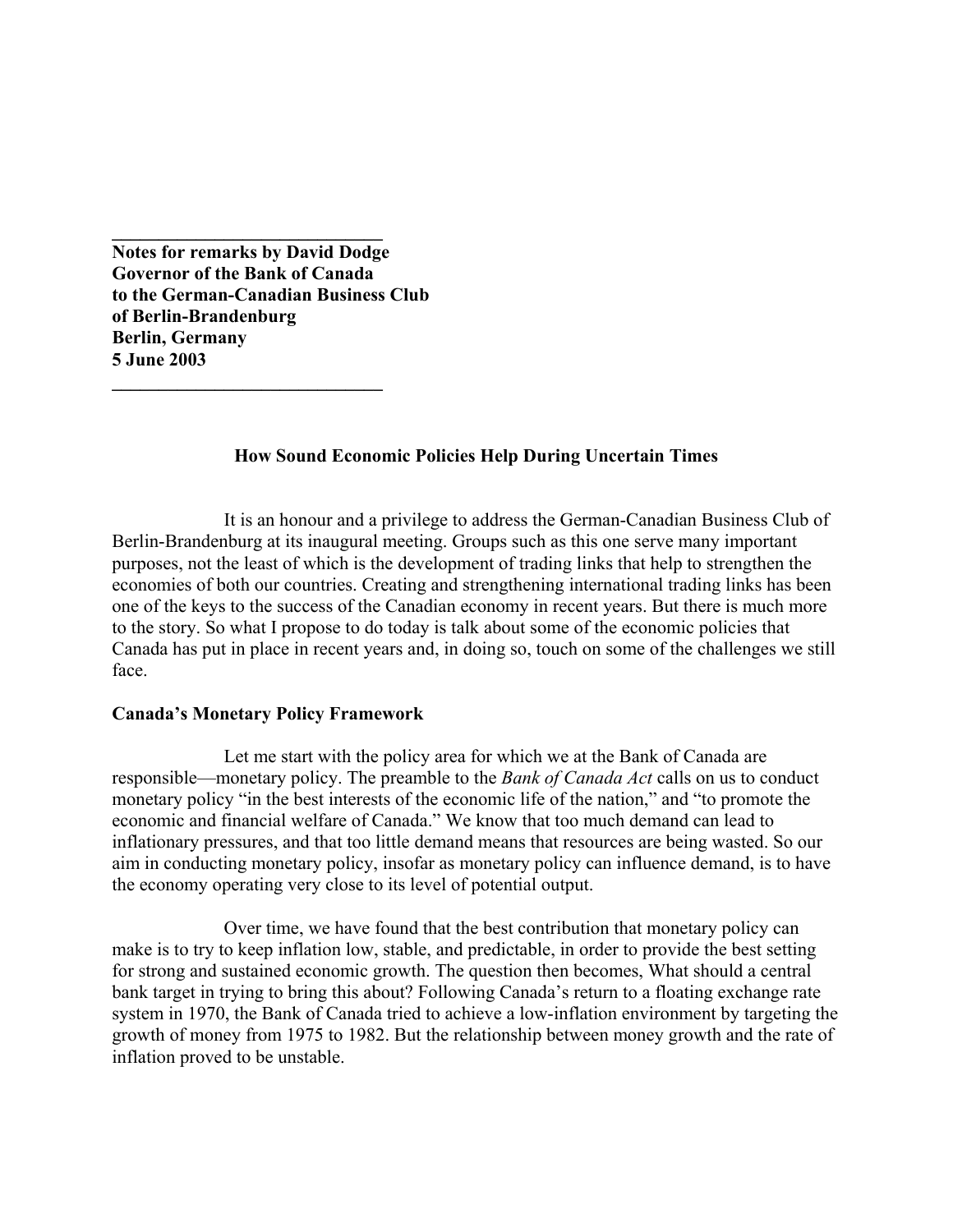So, in 1991, the Bank adopted an explicit inflation-targeting approach. Under a joint agreement with the federal government, we aim to keep consumer-price inflation at the 2 per cent midpoint of a 1 to 3 per cent range. If the trend of inflation moves away from the target, the Bank will take action to return inflation to the target within 18 to 24 months.

Our framework is symmetrical. This means that we worry as much about inflation falling below the target as we do about it rising above the target. Through most of the last decade, we have succeeded in keeping inflation close to the target. And so, Canadians' expectations for inflation have become anchored around 2 per cent. All this has helped to smooth out the ups and downs in the economy and to create the best possible environment for longerterm economic growth.

 This framework may sound simple in theory. But it is quite complex in practice. Our monetary policy decisions are based on economic projections, which can always be thrown off by unforeseen events. Because monetary policy actions take time to have their full impact on the economy, we must aim these actions at where we see the economy sitting 18 to 24 months into the future. In doing so, we are always looking at what is called the output gap—the difference between the actual level of production in the economy and the level of potential output. If the economy is operating above its potential capacity and inflation appears likely to be above target in the future, then we would tighten monetary policy. This would cool demand and bring inflation back down to the target. On the other hand, if the economy is operating below its potential capacity and inflation appears likely to be below target in the future, we would ease monetary policy in order to stimulate demand, close the output gap, and bring inflation back to its target.

This means that we are always looking at demand and supply in the economy and trying to bring them into balance. So, in carrying out our policy, a large part of the analysis we do is concerned with the many factors that can influence demand and supply. The most important factor is, of course, the strength of domestic demand. But Canada is a trading nation, and so the strength of world demand is also important to us. In particular, the United States is a major customer for Canadian goods, so we closely monitor the health of the U.S. economy.

Economic activity is also affected by movements in exchange rates. As you well know, there has recently been a significant adjustment in the value of the U.S. dollar against major currencies, including the Canadian dollar. As always, we need to understand the causes of this movement, as well as its effect on the Canadian economy.

Furthermore, movements in exchange rates have a direct effect on the prices of traded goods and services and, therefore, on inflation. However, our research has shown that, in economies such as Canada's, the effect of exchange rate movements on consumer prices has been less pronounced in recent years, when inflation was relatively low, than was the case in earlier years, when inflation was high.

Many other considerations go into our monetary policy decisions. We hear from the Bank's regional offices across Canada, which are in constant contact with Canadian businesses. We look at the economic clues in the data on credit conditions, monetary aggregates,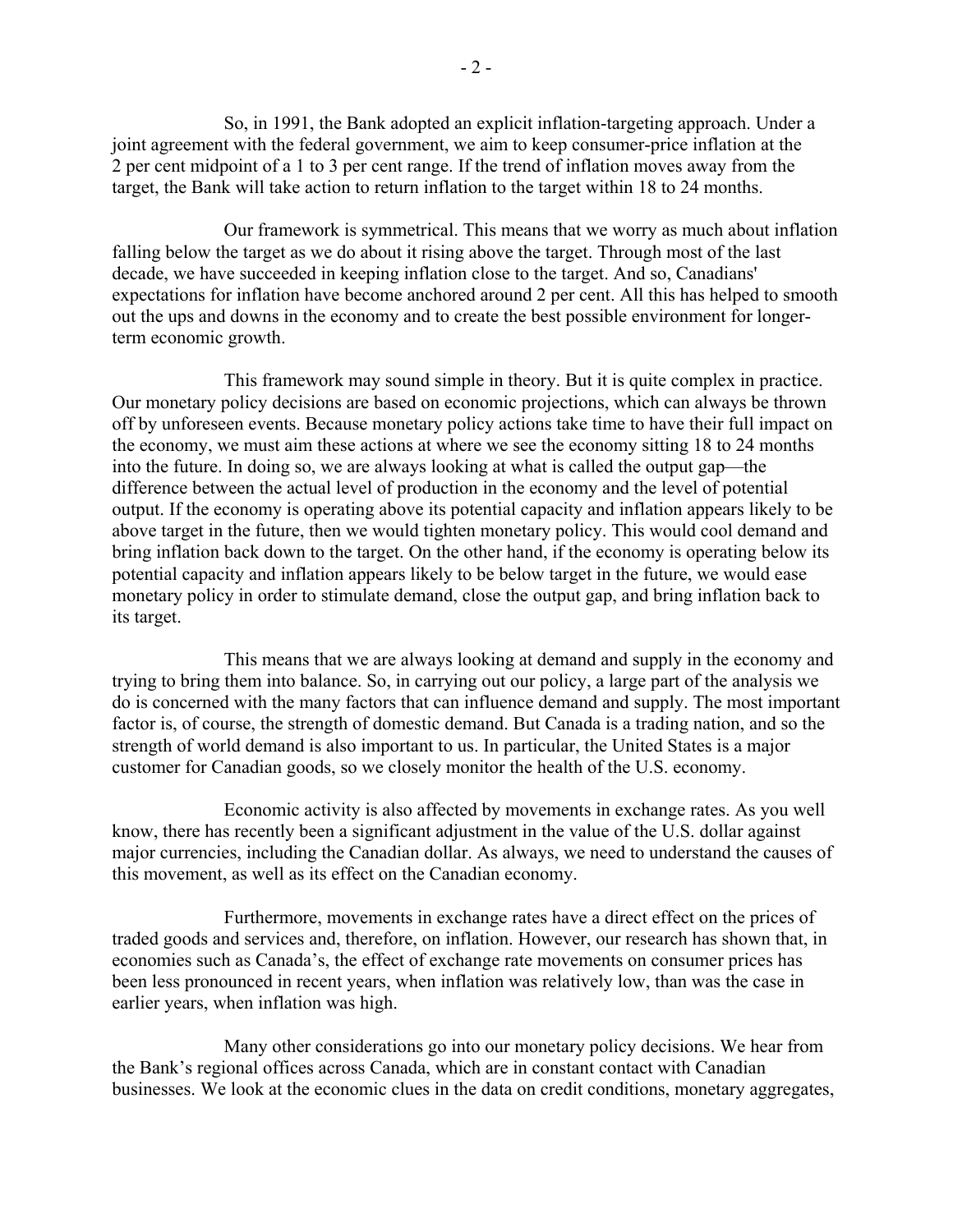and some asset prices—though I should make it clear that we don't have targets for those aggregates or for asset prices. Finally, we look at the expectations of financial markets. All of this information goes into our decisions, which always have the goal of aiming inflation at the 2 per cent target over the medium term. And as I said earlier, we are convinced that keeping inflation low, stable, and predictable is the best way for monetary policy to contribute to a healthy economy with strong and enduring economic growth.

## **The Case for Flexibility**

 But more is needed to ensure economic health. A doctor will tell you that, besides strength and endurance, healthy bodies need to be flexible. The same is true of an economy. Financial policy-makers not only need to encourage strong and sustainable economic growth, they also need to work on improving economic flexibility.

 At the outset, I spoke briefly about trade. Removing barriers to trade is one important way of making an economy more flexible. We all know that freer international trade helps countries to more fully exploit the gains that come from increased competition and specialization. It is true that adjusting to freer international trade is not always easy. Canada's economy had to make some difficult adjustments after the Canada-U.S. Free Trade Agreement came into effect in 1989 and after the North American Free Trade Agreement added Mexico to the group in 1994.

Both of these agreements sparked a great deal of domestic political controversy. Many Canadian companies were understandably concerned about their ability to compete. But despite initial misgivings, Canadian companies rose to the challenge. Some of the sectors that we used to protect the most—such as furniture, clothing, and wine—have since established a strong presence in international markets. Overall, Canadian exports have flourished.

The success we have had strengthens our resolve to see freer trade extended beyond regional trading blocs. Canada is hoping to see meaningful progress at the World Trade Organization's Doha round of multilateral talks. Clearly, agriculture is going to be a major hurdle. The developed countries, including all of us in the G-7, have a considerable way to go in terms of liberalizing agricultural trade. And there are other sectors where major effort is required. This effort must be made so that the global economy can benefit. It won't be easy, but, in the long run, it will be worth it.

 Improving economic flexibility can also require structural reform. Improving the structures of our economies should help us not only to adjust to changing world economic conditions, but should also ensure the longer-run viability of our social- and income-security arrangements.

Clearly, most structural reforms are not easy to accomplish. Adjustments can be difficult because reforms often affect different groups in painful ways. Further, the economic benefits of increased flexibility may take a fairly long time to emerge, making it harder to muster the political will to carry out needed reforms. But these difficulties should not sway us from the task of reducing rigidities and increasing efficiency.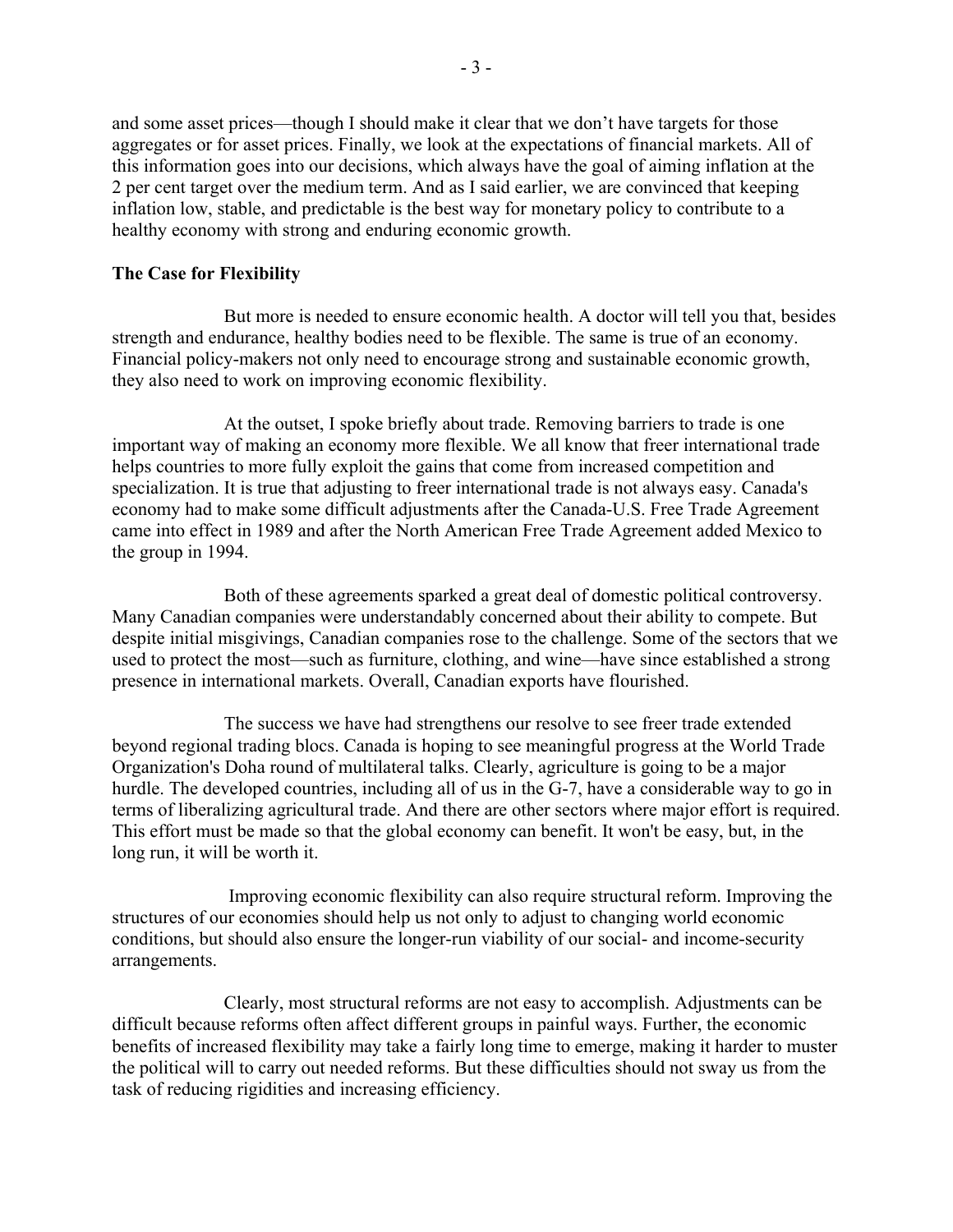In Canada, we have made progress on a number of fronts over the past decade or so. In the early 1990s, Canada began to reform its system of unemployment insurance, reducing and restructuring benefits with a view to strengthening the incentive to work. In the mid-1990s, industrial subsidies were slashed by roughly two-thirds. In 1996, Canada's federal and provincial governments agreed to changes that would put the Canada and Quebec Pension plans on a sustainable footing. This meant some restructuring of benefits and a sharp increase in contributions—moves that were not popular, but were necessary. In 2000, the federal government implemented a five-year, \$100-billion tax-reduction plan that lowered personal and corporate tax rates. And in the last federal budget, the government announced that Canada's tax on capital is being phased out.

I would be remiss if I did not also mention how Canada cleaned up its public sector balance sheets during the 1990s. Many difficult and unpopular decisions had to be taken, by both the federal and provincial governments. But Canada has turned a vicious circle of rising deficits and debt into a virtuous circle of balanced budgets and falling debt. Reducing, and ultimately eliminating, the deficit in the 1990s helped Canada's international credibility and led to a reduction in the risk premium demanded by investors. The fiscal improvement gave the Bank of Canada the flexibility to lower interest rates more easily when economic circumstances warranted. Not only did lower interest rates reduce debt-servicing costs, they also stimulated economic growth, which brought in more revenues for the government. The extra revenues and lower debt-servicing costs, in turn, led to an even better fiscal position.

Earlier this year, Canadian Finance Minister John Manley announced a sixth consecutive surplus in the federal budget and projected that the budget will continue to be balanced this year and next, despite slower-than-expected growth. The federal government is committed to following a prudent path for its budget planning. Canada is expected to have one of the lowest debt burdens in the G-7 this year. Not only have we reduced the debt-to-GDP ratio, but we have paid down almost \$50 billion of federal debt. This has freed up about \$3 billion of resources every year for the federal government. The main point is that, while the initial work of fiscal consolidation is certainly difficult, it is necessary in order to enjoy the dividends later on.

## **Concluding Remarks**

 These policies I've mentioned—fiscal consolidation; a monetary policy focused on low, stable, and predictable inflation; and improving flexibility through trade liberalization and structural reform—have all been difficult to implement. Putting Canada's strong economic policy framework into place involved short-term pain. But our economic performance in recent years is compelling evidence, in my opinion, that these policies are the right ones to follow.

 I don't want to suggest that we've achieved perfection in Canada. Far from it. There is much more to be done, particularly in regards to microeconomic policy. Nor do I want to suggest that the precise ways in which we've implemented these policies should be followed by every country. Instead, the messages I want to leave you with are: that these economic principles are important, and implementing them is difficult, but the economic payoff is ultimately worth the effort.